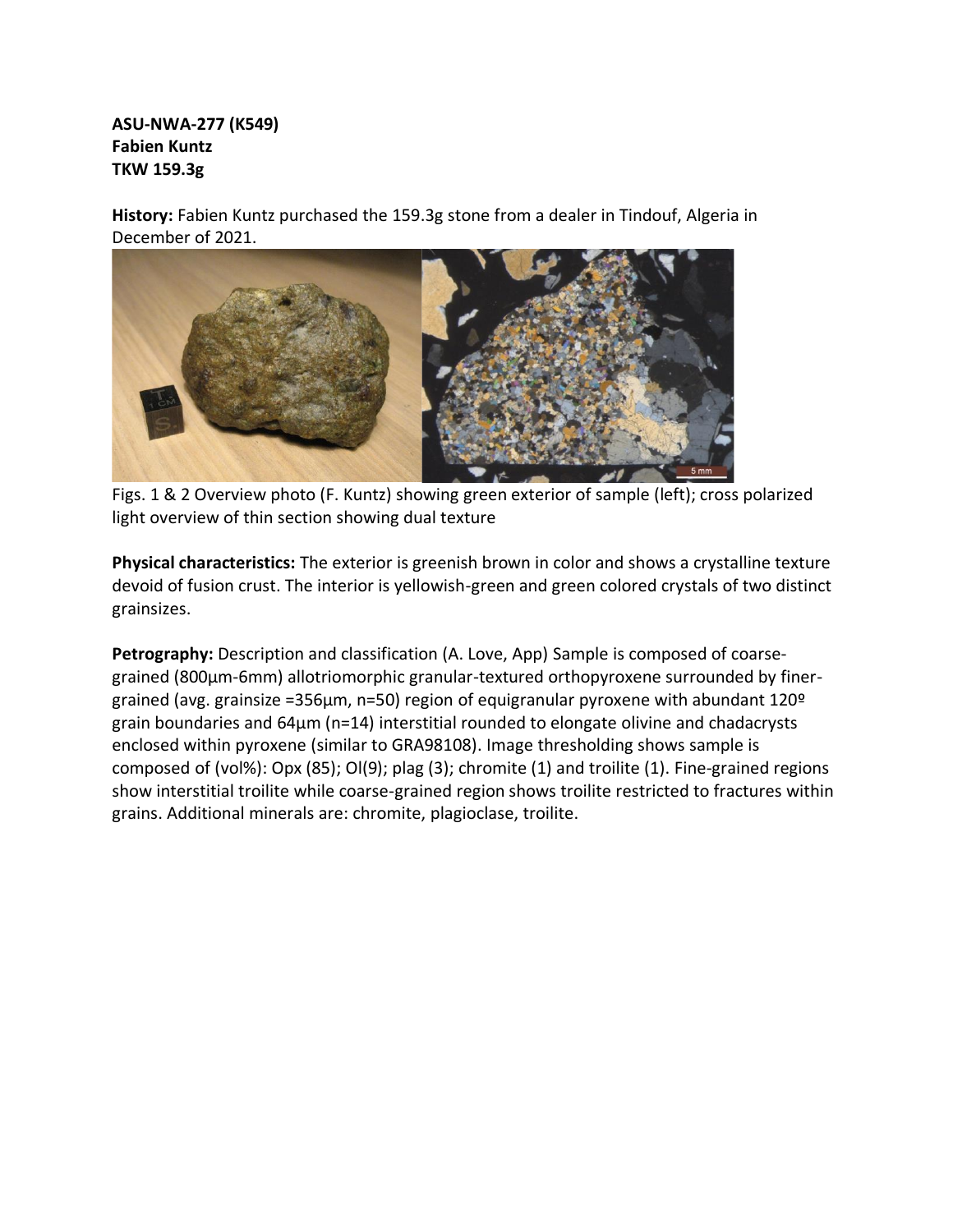**EDS Layered Image 2** Electro

Fig. 3 False-color X-ray map showing consituent phases (dark-green=Opx, lighter green=Ol, blue=plagioclase, red=troilite, light-blue-red speckles=Chr.)

**Shock:** Undulatory extinction irregular fractures. Coarse grained Opx shows troilite within fractures.

**Weathering:** The exterior shows patches of calcite.

**Geochemistry:** (A. Love, App) Geochemistry of both samples was measured using the JEOL ITS300 SEM with Oxford XMax EDS in the Dewel Microscopy Lab at Appalachian State University. An accelerating voltage of 20kV was used to analyze 3 spots per grain. Compositions are equilibrated.

Olivine (Fa27.4±0.5, Fe/Mn=42.6±1.6, n=10); low Ca pyroxene (Fs23.1±0.6Wo3.4±0.5, Fe/Mn=27.5±0.9, Mg#=76.0±0.7, n=12). Plagioclase (An89.5±1.5Or0.3±0.1, n=8).



Fig. 4 Pyroxene and olivine compositions of ASU-NWA-277.